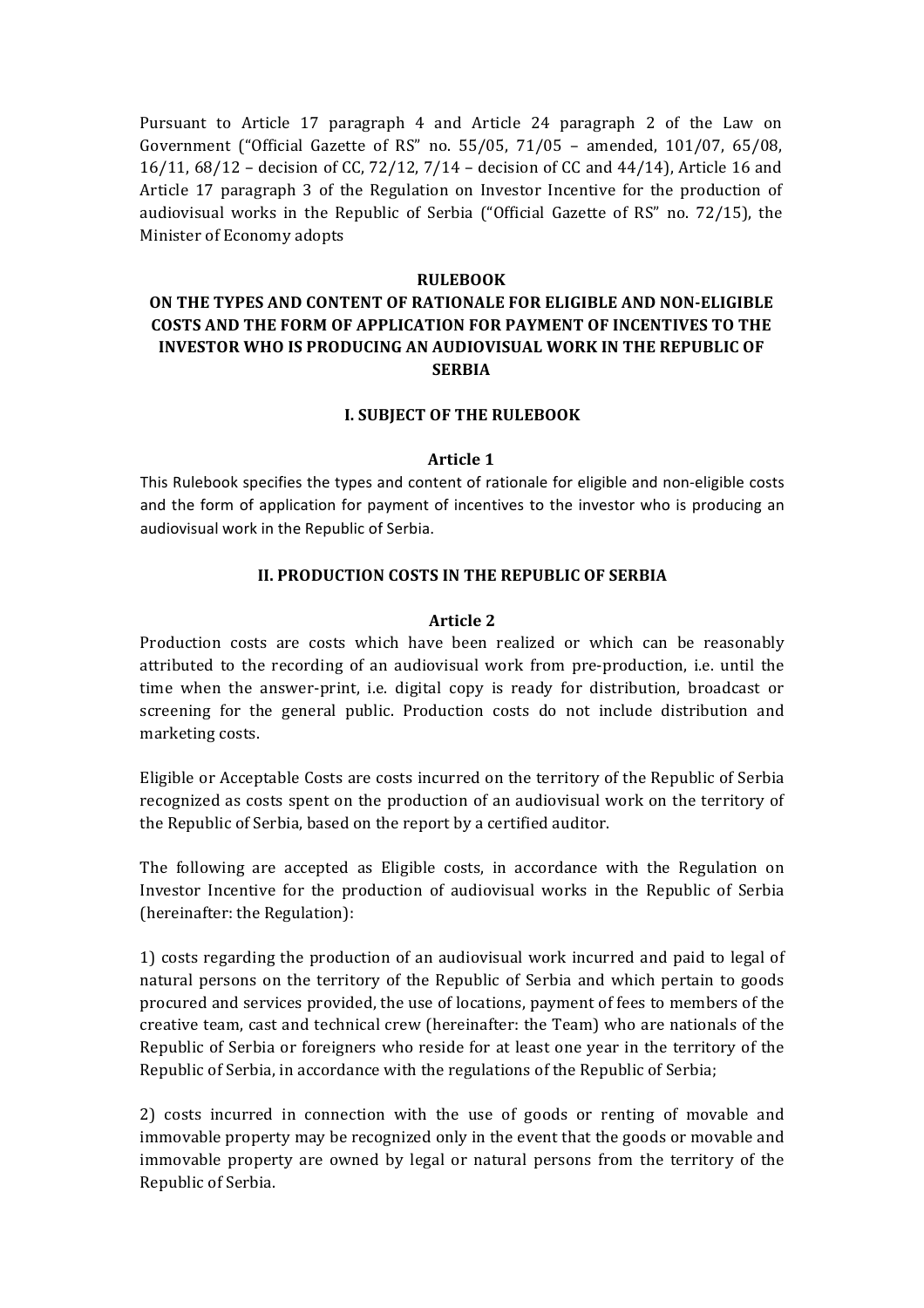Costs which, in accordance with the Regulation, are especially not recognized as eligible costs incurred in connection with the development of an audiovisual work (non-eligible costs) are: marketing costs, costs related to the purchase of real-estate, distribution costs and costs of value added tax.

Evidence of the total funds spent, including eligible production costs in the Republic of Serbia and non-eligible production costs in the Republic of Serbia shall be enclosed with the application for payment of incentives, including:

1) overall record of production costs or general ledger for eligible costs,

2) evidence confirming the above costs (invoices, contracts and statements from the commercial bank with the indication of payment made, etc.), provided that all payments according to the submitted invoices should be realized before submitting the application for payment of incentives.

# **III. ELIGIBLE COSTS FOR THE AWARDING OF INCENTIVES**

## **Article 3**

Eligible costs are costs for goods or services provided by the investor or a legal entity registered in the Republic of Serbia, a natural person having the nationality of the Republic of Serbia or a resident of the Republic of Serbia who is a taxpayer in the Republic of Serbia, in the context of the production of an audiovisual work under Article 2, paragraph 1 of this Rulebook.

Confirmation of the eligible costs is subject to an independent audit at the expense of the applicant for payment of incentives.

The report of an authorized auditor referred to in paragraph 2 of this Article shall determine all eligible costs, in accordance with the Regulation and this Rulebook.

## **Article 4**

The following costs shall be accepted as eligible:

- 1. fees and earnings, and all applicable taxes and contributions paid to members of the Team who are taxpayers in the Republic of Serbia, wherever they provide their services;
- 2. costs associated with apartment rental or hotel accommodation for foreign members of the Team during their stay in the Republic of Serbia, provided that these services are paid to a legal or natural person who is a taxpayer in the Republic of Serbia and that all applicable taxes in the Republic of Serbia have been paid;
- 3. per diem or reimbursement for the costs of food, accommodation and work and stay in the field or unforeseen costs that are paid to local members of the Team as well as foreign Team members during their work in the Republic of Serbia, up to a maximum of 100 euros per day, provided that their per diem and reimbursements have been paid in the Republic of Serbia with all applicable taxes;
- 4. costs of purchasing copyrights from residents or legal persons in the Republic of Serbia, provided that the application must include an agreement confirming the purchase of rights;
- 5. costs of goods and if the goods were purchased for use in the production and then sold before submitting the application for payment of incentives, the eligible cost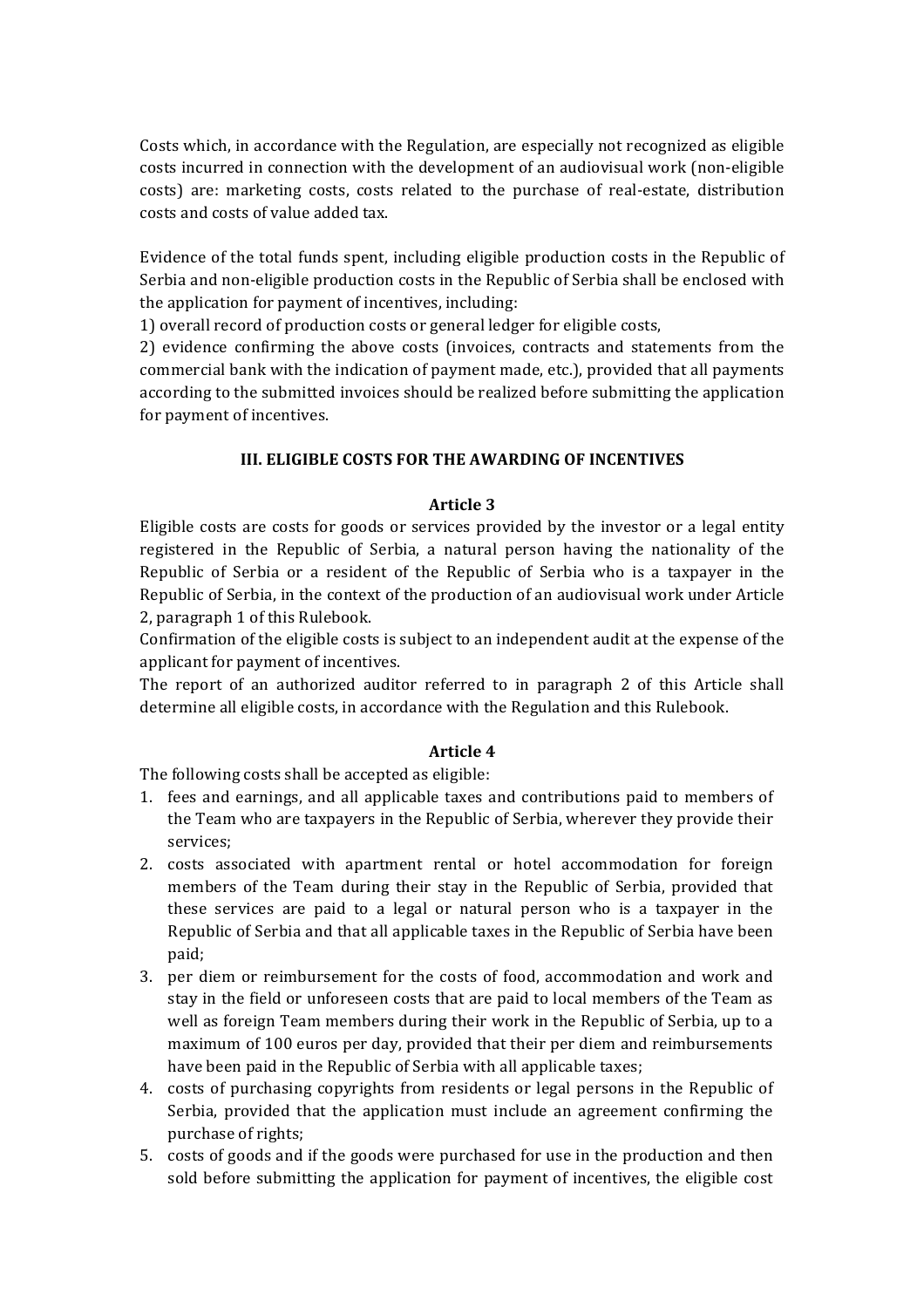will be the net difference between the original purchase price and the selling price;

- 6. all insurance premiums if they are provided by a legal person registered in the Republic of Serbia for carrying out insurance business;
- 7. general overhead expenses;
- 8. operating costs of the legal person providing services to the production of an audiovisual work in the Republic of Serbia or co-producer, if they are invoiced to the production for specific purposes, provided that the same are used for the production of the audiovisual work, and at market prices.

Per diem and other costs of the Team members referred to in paragraph 1, item 3) of this Article shall be accepted to the extent and regardless of whether the Team member is on location in the Republic of Serbia or elsewhere.

Per diem of members of the foreign film or cast Team are qualified for days spent in the Republic of Serbia and only on condition that their per diem are paid in the Republic of Serbia with all applicable taxes.

For the production of audiovisual works which relate to post-production, i.e. the visual processing of material not recorded in the Republic of Serbia, only considered as eligible costs shall be the amounts of fees for Team members and all applicable taxes and contributions, together with the submitting of work orders as evidence of their work, the amount of the production fee unless it exceeds 15% of the total production budget and the amounts of payment for services and goods of other legal persons if they do not exceed 30% of the total production budget.

## **IV. LIMITED ELIGIBLE COSTS**

## **Article 5**

Limited costs that can be included in eligible costs are:

- 1) reimbursement paid for production services, fees for producers and co-producers who are nationals of the Republic of Serbia;
- 2) fees of other related parties;
- 3) costs of the promotion.

A related party referred to in paragraph 1 item 2) of this Article shall be an individual or legal person who is a director or shareholder of the legal entity submitting the application for the granting of incentives, and thereby includes the parent company and/or its affiliates.

## *Reimbursement paid for production services, fees for producers and co-producers*

## **Article 6**

Fees for producers who are nationals of the Republic of Serbia, including travel and accommodation costs, as well as costs of work and stay in the field, are excluded from eligible costs, to the extent that they exceed 10% of the production budget in the Republic of Serbia.

Other costs, such as office leasing and rental of equipment are not included in the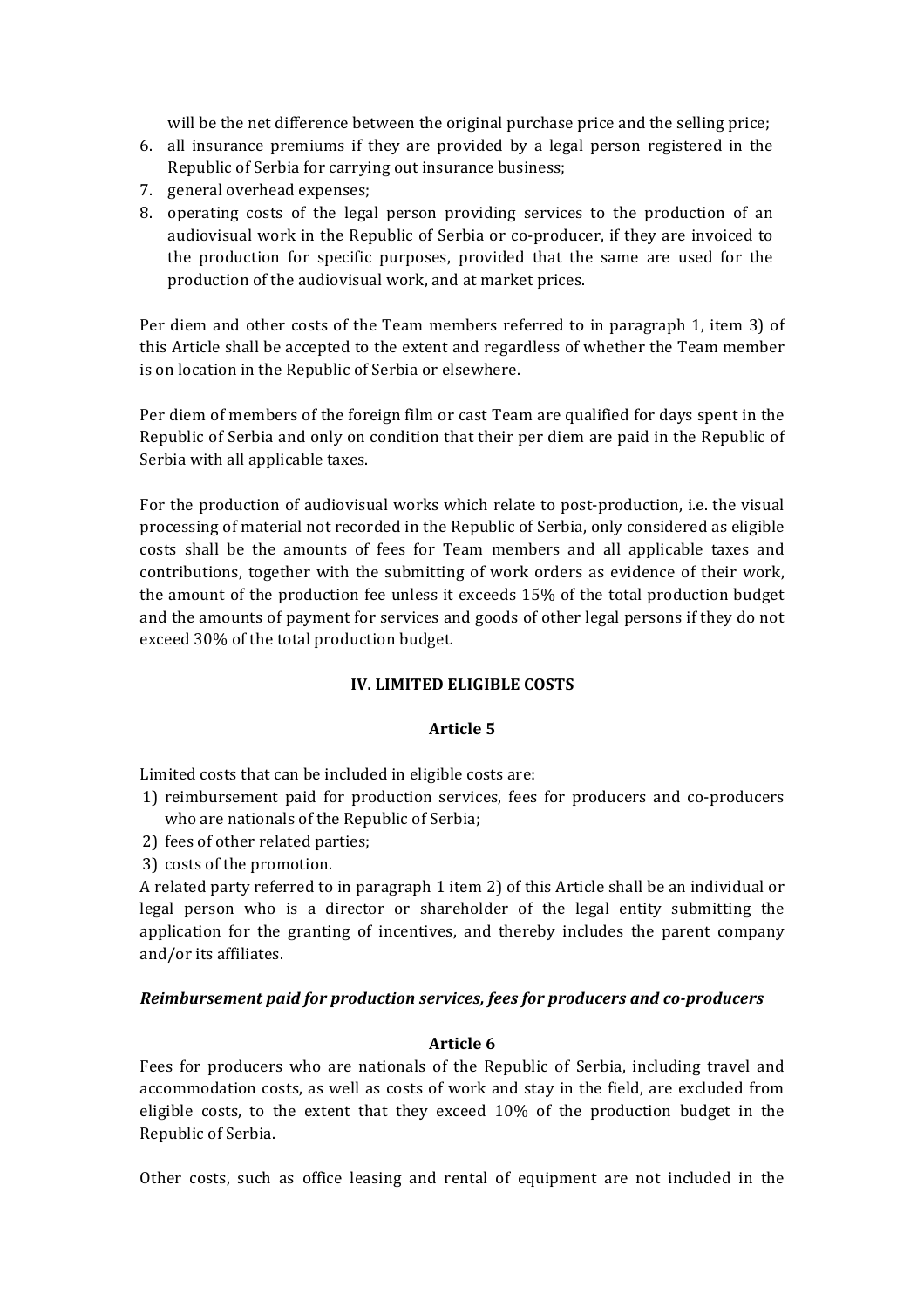amount referred to in paragraph 1 of this Article, provided that it is necessary to establish that all payments to related parties have been invoiced at market prices.

# *Fees of other related parties*

# **Article 7**

Fees of all other related parties whose sum, together with travel and accommodation costs, as well as costs of work and stay in the field, exceeds a specified limit are excluded from eligible costs to the extent that the amount exceeds 10% of the production budget in the Republic of Serbia.

## *Costs of promotion*

# **Article 8**

Costs incurred as part of promotional activities or when searching for partners for distribution may be recognized as eligible when these costs are incurred during the production of an audiovisual work, i.e. before submitting the application for payment of incentives and if they do not exceed 10% of the total eligible costs.

# **V. NON-ELIGIBLE COSTS FOR PAYMENT OF INCENTIVES**

# **Article 9**

Non-eligible are:

- 1. costs of financing interests and commissions;
- 2. fees of foreign producers;
- 3. deferred payments, participation in profits, remaining payments;
- 4. advances payable;
- 5. costs related to the purchase of land and buildings;
- 6. costs of services included in the costs of goods;
- 7. costs incurred after submitting the application for payment of incentives;
- 8. costs of gifts and entertainment.

## *Costs of financing interests and commissions*

## Article 10

Non-eligible costs of financing interests and commissions include interest on loans, financing of reimbursements and commissions, including costs associated with the collection and servicing of funds for production.

## *Fees of foreign producers*

## **Article 11**

Fees of foreign producers during their stay in the Republic of Serbia are excluded from eligible costs.

## **Deferred payments, participation in profits, remaining payments**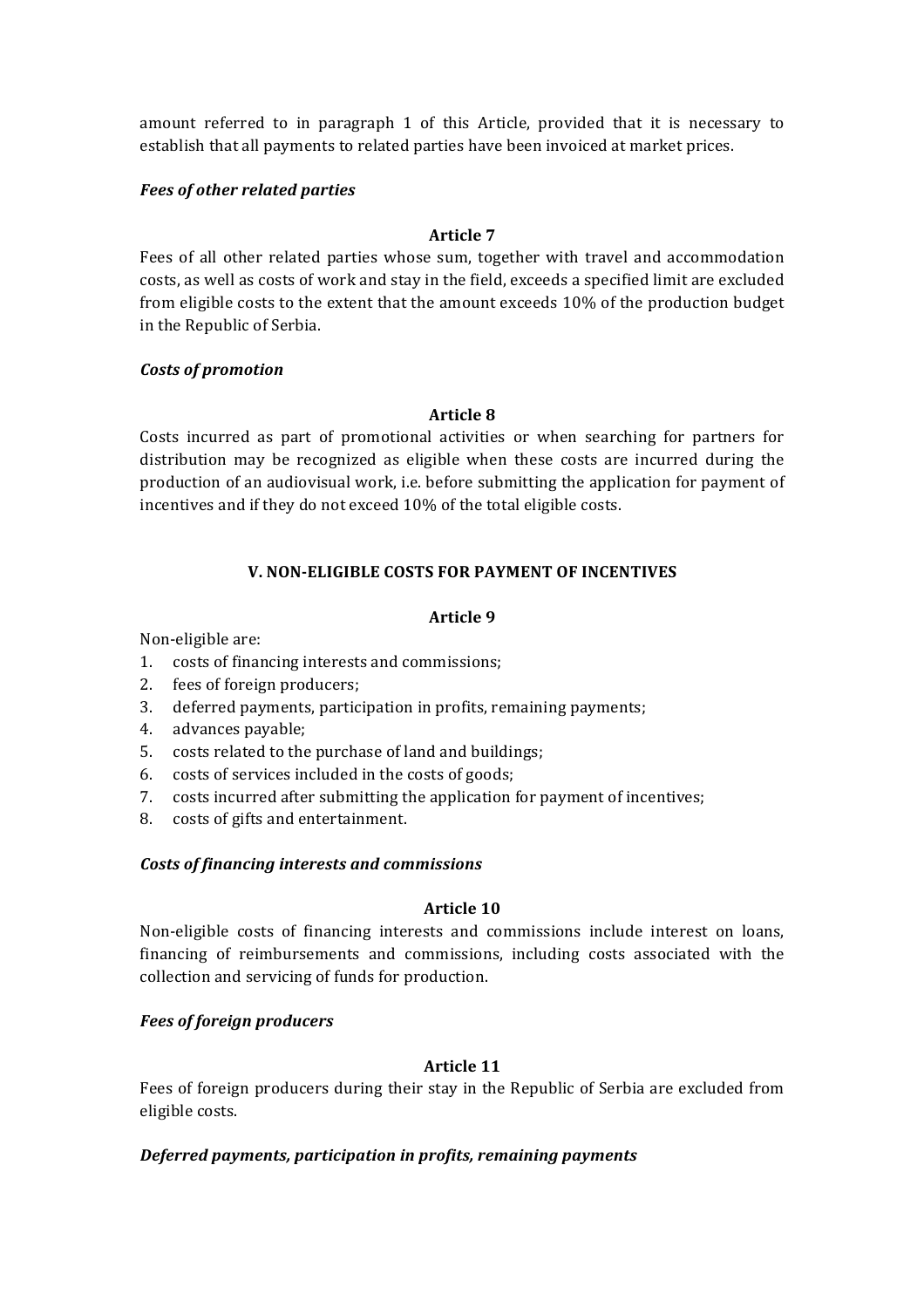#### **Article 12**

Non-eligible costs are in particular costs:

- 1. which depend on the commercial impact of the production of an audiovisual work and its earnings, because they cannot be quantified until the audiovisual work is broadcasted;
- 2. payments which are deferred until the production of the audiovisual work provides financial revenue through the sale of cinema tickets, earnings or profit (e.g. bonuses paid to directors);
- 3. payments which depend on the final profit incurred from the production of the audiovisual work;
- 4. amounts payable in relation to the remaining rights of Team members in terms of commercial exploitation of the audiovisual work through future broadcasting and distribution;
- 5. recoverable advance payments, or any advance payment, which is refundable if certain conditions are not met. Evaluation of these costs may require the audit of major contracts concluded with the Team members according to which part of their fee is considered eligible;
- 6. services included in the cost of goods, if the cost of certain services is already covered by costs related to specific goods which was delivered to the investor who submits the application, and these services were largely provided outside the borders of the Republic of Serbia, and as such are not considered to be provided for in the Republic of Serbia. This does not apply to imported goods whose supplier owns a registered company that previously procured certain goods (for example, Kodak products);
- 7. incurred after submission of the application for payment of incentives, because the same cannot be included in the application, given that all payments according to issued invoices should be realized before submitting the application for payment of incentives;
- 8. gifts, entertainment and gratuities (cost of buying alcoholic beverages, production events and gifts or any other costs that may be considered unreasonable.

## **VI. RATIONALE FOR COSTS**

## *Content of rationale for costs*

## **Article 13**

The rationale for costs should include the total production budget, as well as costs classified according to the criteria of eligibility, likewise those which are the subject of payment and those which cannot be the subject of payment in accordance with the Regulation and this Rulebook.

The rationale for should include all costs incurred during the production of an audiovisual work, from preparations for filming until the time when the answer-print, i.e. digital copy is ready for distribution, broadcast or screening for the general public. Certain terms used in the rationale of costs shall have the following meanings:

1) **Cast and Crew Credits** is a list of the team of authors, cast, the heads of sectors and other staff required to produce an audiovisual work;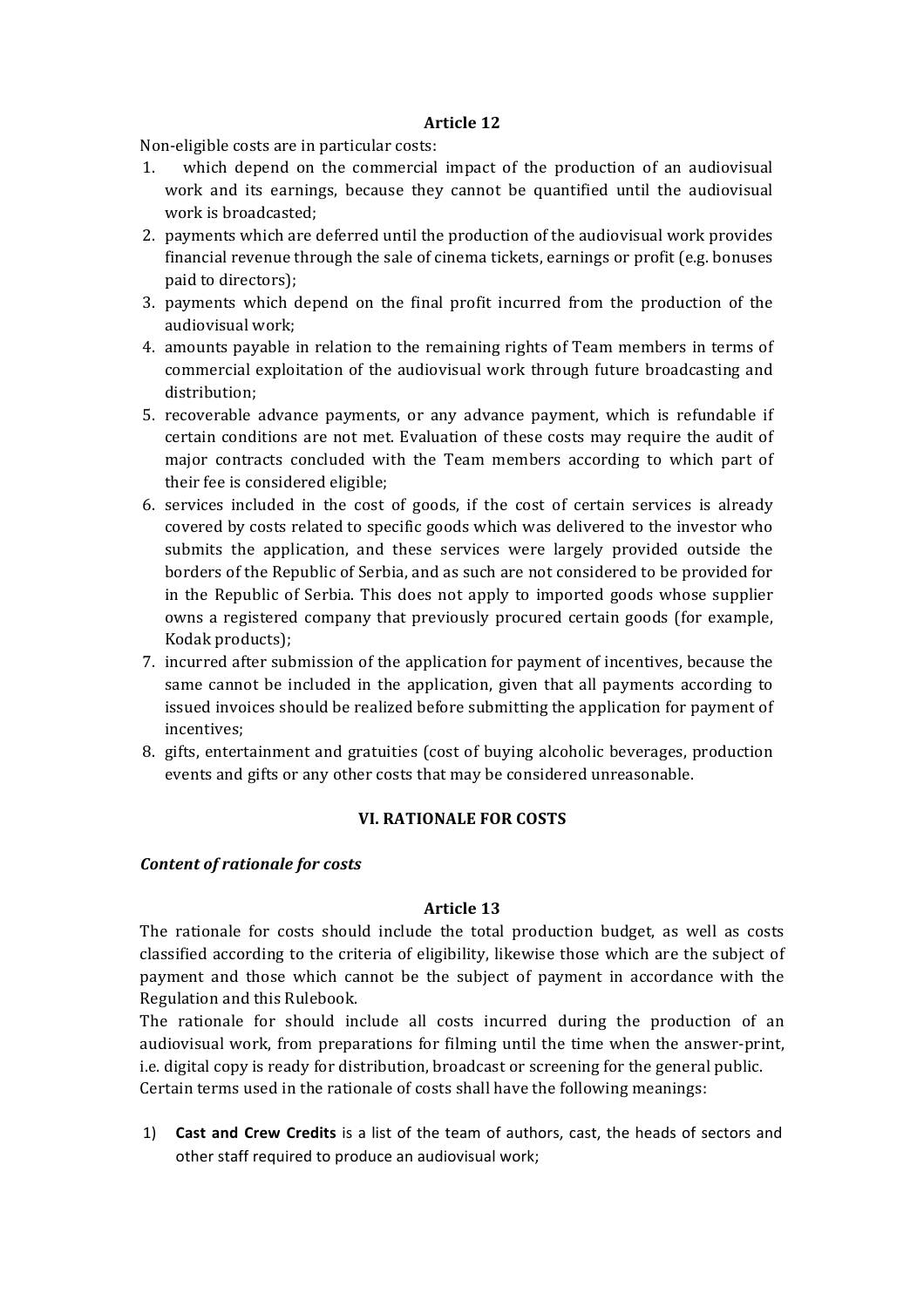- 2) **Funding Schedule** contains an overview of sources of funding for the audiovisual work, by means of which the producer intends to procure funds for financial closure with a precisely indicated funding status (in application, under negotiations, confirmed);
- 3) **Cash Flow** is a weekly plan for spending funds in the period from the preparations to the completion of the audiovisual work:
- 4) **Schedule** gives an overview of the production of a film by phases, in a specific time period;
- 5) **Call Sheet** is a daily shooting schedule issued by an assistant director and delivered at the end of each day's shooting for the next day's shooting to the full cast and crew. This document contains all needs, itemized and in unit measure, for the next day's shooting, as well as the exact schedule for the full cast and crew;
- 6) **Daily Production Report** is prepared by a production coordinator. This document contains all the information from the previous day's shooting (itemized and in unit measure: consumption of all types of materials, services, work hours, etc.);
- 7) **Cost Report** monitors the expenditure of funds within the week in relation to the budget;

# *Value Added Tax (VAT)*

#### **Article 14**

All amounts contained in the application for payment of incentives should include the amount of value added tax, except that the amount of value added tax shall not be included in the basis for calculation of the amount which is the subject of payment.

#### *Currency conversion*

## **Article 15**

All other production costs incurred in a foreign currency must be indicated in RSD amounts according to the middle exchange rate of the National Bank of Serbia on the day of payment.

#### *Market-based costs*

#### **Article 16**

The arm's length principle is taken into consideration when evaluating the eligibility of certain costs, with the aim to ensure that the amount of costs collected between the investor submitting the application and all other related parties for the purchase of goods or provision of services is acceptable in market (commercial) terms.

When costs incurred by the applicant are not part of an acceptable deal in market terms, which significantly increases or decreases the price of certain goods or services in respect of the production of an audiovisual work, then only the amount not higher than the commercially accepted amount for said goods or services may be recognized as acceptable.

The commercial rate is the amount that would have been incurred had the parties agreed according to the arm's length principle, whereby charging the price they would normally charge to an unrelated party.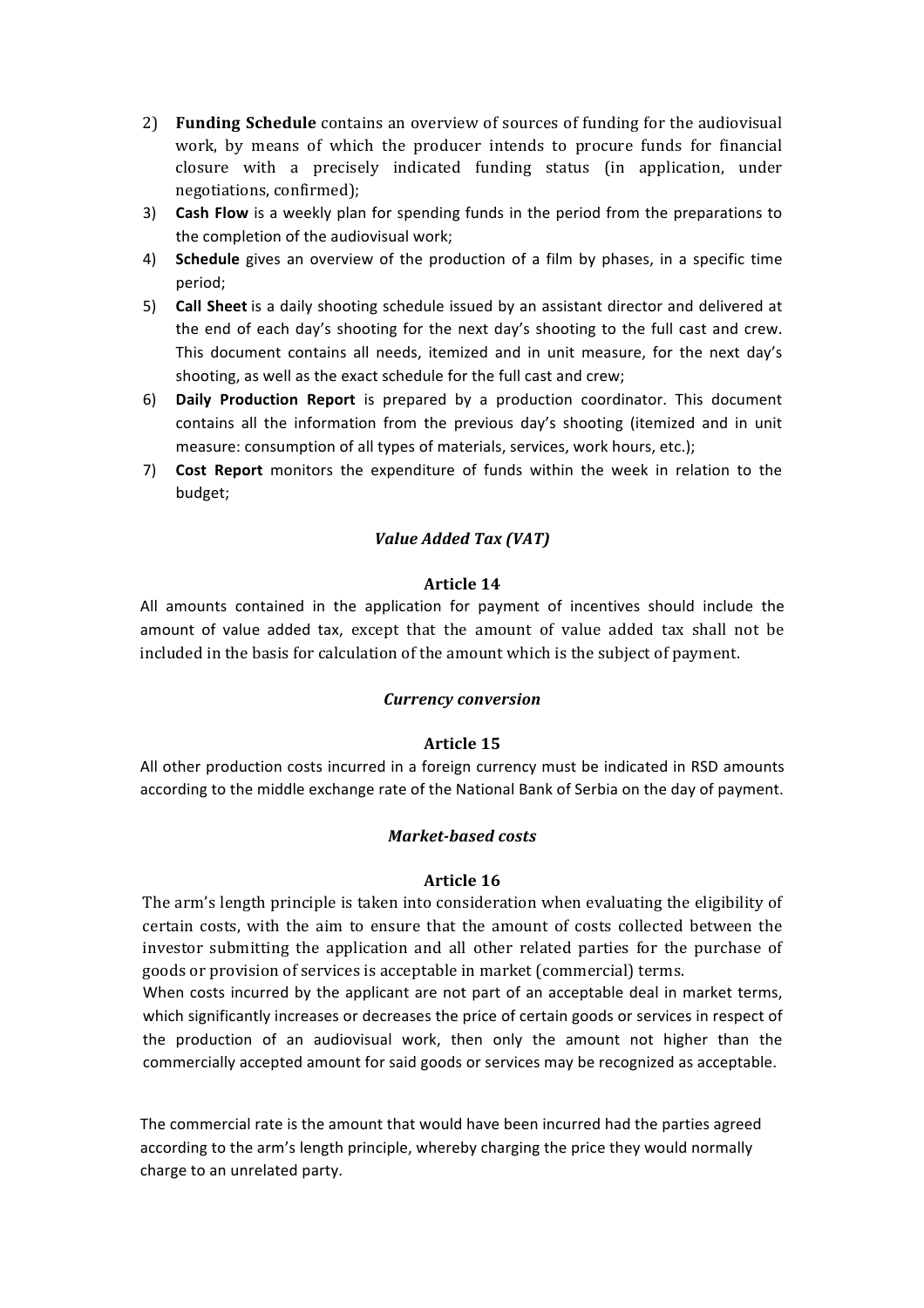The arm's length principle shall be applicable to any activity or transaction in direct or indirect relation to the costs incurred by the applicant, meaning that this principle also applies in situations where, due to lack of a market-based deal between the remaining parties, the amount of costs incurred for certain goods or services ordered by the applicant increases.

#### *Cost basis*

#### **Article 17**

In order to include a certain cost into Eligible Costs, it must be a cost incurred during the production of an audiovisual work for which the application is submitted.

The cost from paragraph 1 of this Article must be invoiced to the applicant and realized prior to submission of the application for payment of incentive.

If the applicant is purchasing goods for use in the production of the audiovisual work, or sells or disposes with it in any other way before the end of production, it is only possible to report the difference in the purchase and selling price of the goods as an eligible cost.

# VII DETERMINING THE FULFILLMENT OF CONDITIONS FOR AWARDING **INCENTIVES**

#### **Article 18**

The incentives are awarded, in accordance with the Regulation, on the basis of a permanently open public call for awarding incentives announced by the ministry responsible for economic affairs (hereinafter: the Ministry).

The investor submits the application for awarding incentives to the Committee for awarding incentives through Film Centre Serbia, with accompanying documentation prescribed by Article 9 of the Regulation, on the form printed with this rulebook and is an integral part of the same as Schedule 1.

The Committee, in accordance with the Regulation, evaluates each received application and within seven days from the date of submitting the application, determines whether the investor and audiovisual work are eligible for awarding incentives, and renders a decision determining whether all the conditions for awarding incentives have been met.

After the Committee determines that the applicant has met the conditions, it proposes to the Ministry to render the decision on the fulfillment of the qualified conditions for awarding incentives.

The Ministry signs the agreement on awarding incentives with the applicant, under the condition that funds have been provided in the budget of the Republic of Serbia for these purposes.

The agreement further regulates the deadlines, rights and obligations of the parties.